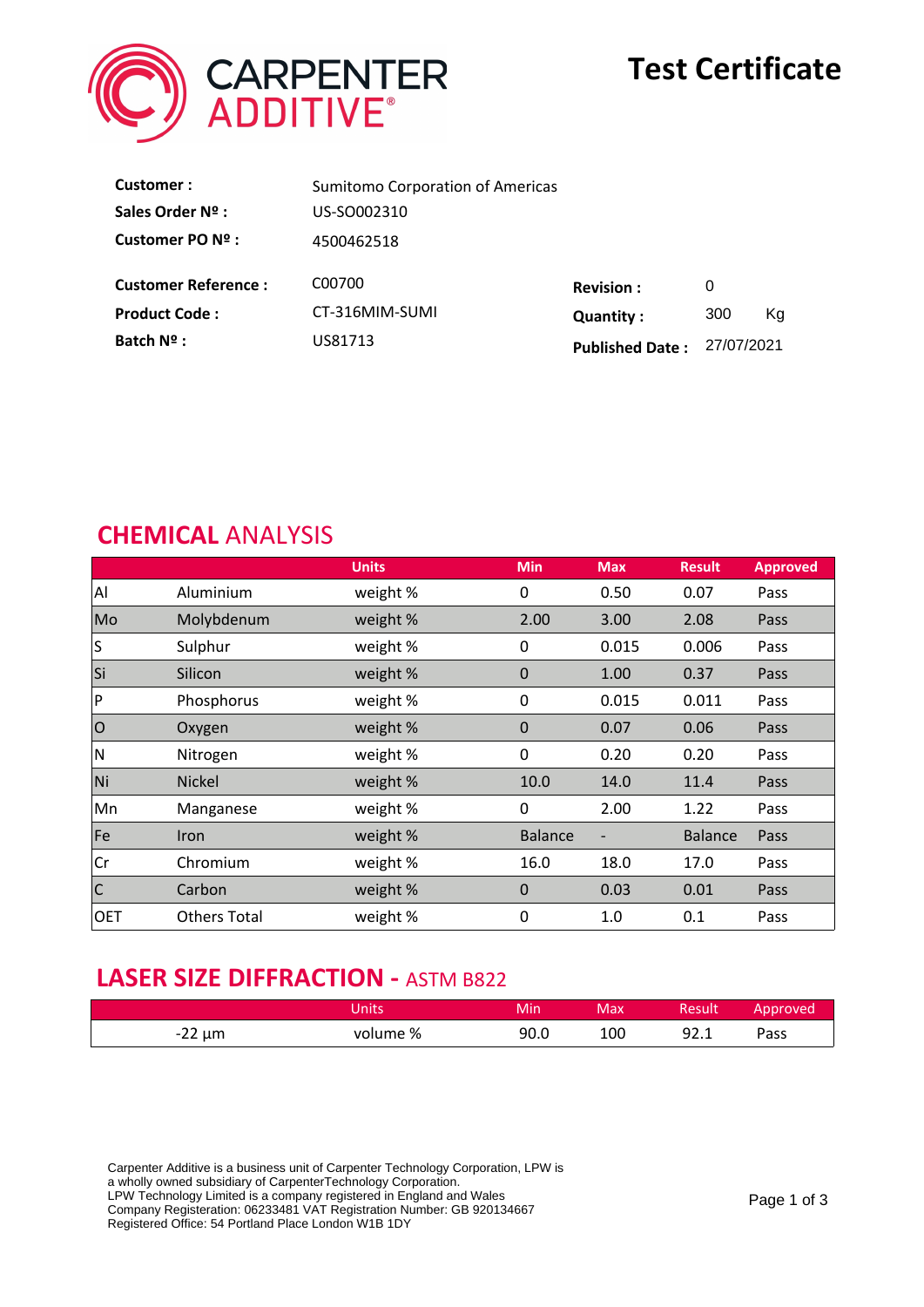

| Customer:                  | <b>Sumitomo Corporation of Americas</b> |                        |            |    |
|----------------------------|-----------------------------------------|------------------------|------------|----|
| Sales Order Nº :           | US-SO002310                             |                        |            |    |
| Customer PO Nº :           | 4500462518                              |                        |            |    |
| <b>Customer Reference:</b> | C00700                                  | <b>Revision:</b>       | 0          |    |
| <b>Product Code:</b>       | CT-316MIM-SUMI                          | <b>Quantity:</b>       | 300        | Ka |
| Batch Nº :                 | US81713                                 | <b>Published Date:</b> | 27/07/2021 |    |

## **HALL** FLOW **-** ASTM B213

|     | Jnits | Min<br>Max                            | Result' | Approved |
|-----|-------|---------------------------------------|---------|----------|
| FRн | s/50g | info Only<br>$\overline{\phantom{a}}$ | WNF     | Pass     |

### **APPARENT** DENSITY **-** ASTM B212

|                     | <b>Units</b> | Min  | Max. | Result               | pproved |
|---------------------|--------------|------|------|----------------------|---------|
| <b>Bulk Density</b> | ደ/cmª        | Only | -    | $\sim$ $\sim$<br>J.L | Pass    |

# **SEM** IMAGING



Carpenter Additive is a business unit of Carpenter Technology Corporation, LPW is a wholly owned subsidiary of CarpenterTechnology Corporation. LPW Technology Limited is a company registered in England and Wales Company Registeration: 06233481 VAT Registration Number: GB 920134667 Registered Office: 54 Portland Place London W1B 1DY